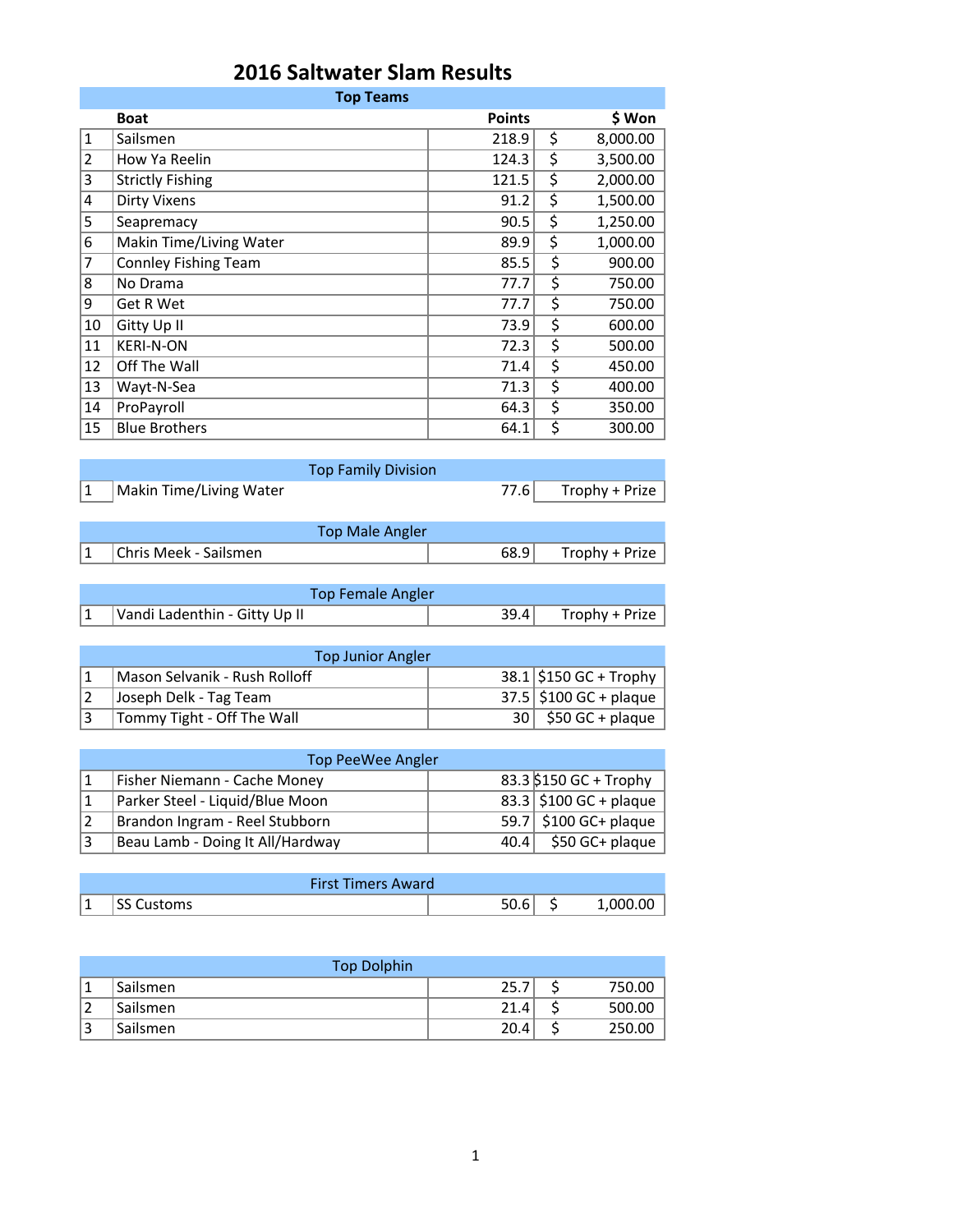## **2016 Saltwater Slam Results**

|                   | Top Wahoo |  |        |  |  |
|-------------------|-----------|--|--------|--|--|
|                   | N/A       |  | 750.00 |  |  |
| ∠                 | N/A       |  | 500.00 |  |  |
| $\mathbf{a}$<br>ت | N/A       |  | 250.00 |  |  |

| Top King                   |      |        |
|----------------------------|------|--------|
| <b>Blue Brothers</b>       | 45.  | 750.00 |
| <sup>∣</sup> How Ya Reelin | 35   | 500.00 |
| 'How Ya Reelin             | 30.4 | 250.00 |

|                | <b>Top Tuna</b> |      |  |        |  |  |
|----------------|-----------------|------|--|--------|--|--|
|                | Miss Michelle   | 26.8 |  | 750.00 |  |  |
| $\overline{2}$ | Shaka/Skipjac   | 26.1 |  | 500.00 |  |  |
| 13             | Seapremacy      | つつ   |  | 250.00 |  |  |

|    | <b>Top Cobia</b> |      |        |
|----|------------------|------|--------|
|    | Sailsmen         | 27.9 | 750.00 |
| ຳ  | Off The Wall     | 18.7 | 500.00 |
| 13 | Choppy           | 17.8 | 250.00 |

|               | Big Mack      |    |     |          |
|---------------|---------------|----|-----|----------|
| <u>. на т</u> | Blue Brothers | ᠇ᢣ | . . | 2,000.00 |

| <b>Top Captain</b>    |       |            |
|-----------------------|-------|------------|
| Jeff Scott - Sailsmen | 218.9 | Cap Morgan |

| Show Me the Mahi |                         |      |  |          |
|------------------|-------------------------|------|--|----------|
|                  | Sailsmen                | 67.5 |  | 750.00   |
|                  | <b>Strictly Fishing</b> | 45.3 |  | 250.00   |
|                  | <b>Top Small Boat</b>   |      |  |          |
|                  | Holdem Hook             | 57   |  | 1,500.00 |
|                  | Extractor               | 43.3 |  | 750.00   |
| 3                | More Magic              | 40   |  | 250.00   |

|                | <b>Non-Pro Division</b> |      |          |
|----------------|-------------------------|------|----------|
|                | No Drama                | 77.7 | 2,000.00 |
| $\overline{2}$ | Wayt-N-Sea              | 71.3 | 1,500.00 |
| 3              | <b>Blue Brothers</b>    | 64.1 | 750.00   |
| 14             | Ice Box                 | 58.4 | 500.00   |
|                | Holdem Hook             | 57   | 250.00   |

| Bluewater Bonanza - Total Aggregate Weight |                         |       |  |          |
|--------------------------------------------|-------------------------|-------|--|----------|
|                                            | Sailsmen                | 218.9 |  | 3.600.00 |
|                                            | How Ya Reelin           | 124.3 |  | 2.160.00 |
| 3                                          | <b>Strictly Fishing</b> | 121.5 |  | 1.440.00 |